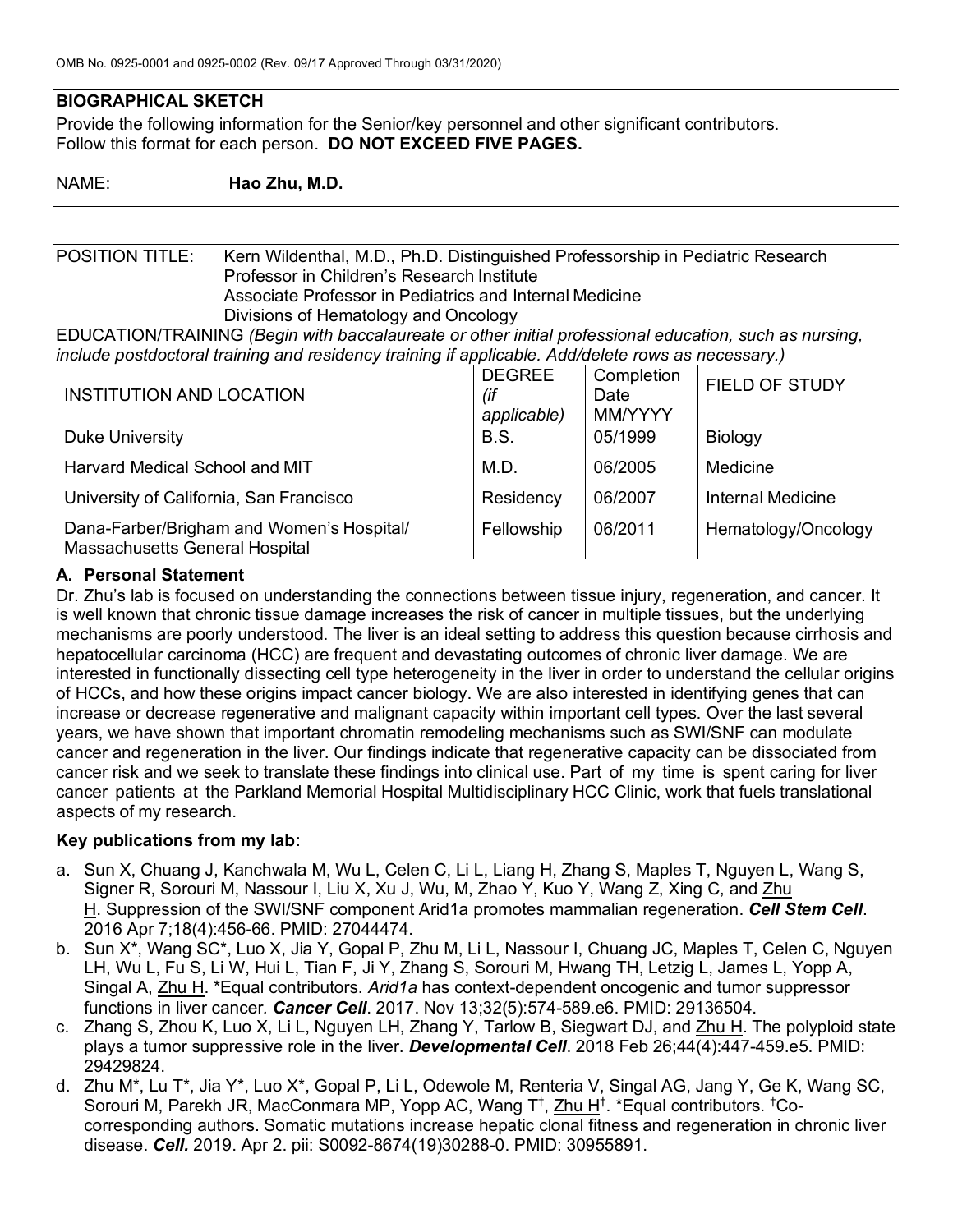## **B. Positions and Honors**

- 1998-99 Undergraduate Research Student, Lab of Daniel Kiehart, Duke Medical Center, Durham, NC 1999-00 Research Technician, Lab of Ron Vale, University of California at San Francisco, CA 2001-04 Medical Student, Lab of Leonard Zon, Division of Hematology/Oncology, Children's Hospital Boston, Harvard Medical School, Boston, MA 2005-07 Categorical Internal Medicine Residency, University of California at San Francisco, CA.
- 2005-07 Molecular Medicine Program Fellow, University of California at San Francisco, CA. 2007- Hematology/Oncology Fellowship, Dana-Farber Cancer Institute/Mass General Hospital. 2008- Research fellow, Lab of George Daley. Division of Hematology/Oncology, Children's Hospital Boston, Harvard Medical School, Boston, MA
- 2011-12 Instructor in Medicine, Harvard Medical School.
- 2012- Assistant Professor in Children's Research Institute and Assistant Professor in Pediatrics and Internal Medicine, Divisions of Hematology-Oncology, UT Southwestern Medical Center, Dallas, TX.
- 2015- CRI Mouse Genome Engineering Core Director, UT Southwestern Medical Center, Dallas, TX.
- 2018- Associate Professor in Children's Research Institute and Associate Professor in Pediatrics and Internal Medicine, Divisions of Hematology-Oncology, UT Southwestern Medical Center, Dallas, TX.
- 2019- Kern Wildenthal, M.D., Ph.D. Distinguished Professorship in Pediatric Research

### **Board Certification/Professional Memberships**

- 2008 Member, Massachusetts Medical Society
- 2008- Associate Member, International Society for Stem Cell Research
- 2008- Board Certified, Internal Medicine
- 2008-12 Massachusetts License #230861
- 2012- Texas Medical License #P4841
- 2013- Board Certified, Adult Medical Oncology
- 2015- Active Member, American Association for Cancer Research
- 2018 NIH Hepatobiliary pathophysiology (HBPP) Study Section, ad hoc reviewer
- 2018-21 Associate Editor, Gastroenterology
- 2019- Board of Reviewing Editors, eLIFE

#### **Honors**

| 1999 | Barry M. Goldwater Undergraduate Science Scholarship                                |
|------|-------------------------------------------------------------------------------------|
| 1999 | Duke University Faculty Scholar Award, Honorable Mention                            |
| 1999 | University Graduation with Distinction, Summa Cum Laude, Phi Beta Kappa             |
| 2002 | American Society of Hematology Medical Student Award                                |
| 2003 | Howard Hughes Medical Student Research Fellowship                                   |
| 2003 | Best Poster Award, ASCI/AAP Joint Meeting                                           |
| 2005 | Graduated with MD honors, Magna Cum Laude                                           |
| 2005 | James Tolbert Shipley Prize for excellence in medical research for MD Honors Thesis |
| 2009 | National Institutes of Health Pediatric Loan Repayment Program Grant                |
| 2010 | <b>Burroughs Wellcome Fund Travel Grant</b>                                         |
| 2010 | 8th Annual ISSCR Meeting, Travel Award for Oral Presentation                        |
| 2010 | American Cancer Society Postdoctoral Fellowship Award                               |
| 2011 | 9th Annual ISSCR Meeting, Poster Award                                              |
| 2012 | <b>CPRIT Scholar in Cancer Research</b>                                             |
| 2012 | Burroughs Wellcome Fund Career Award for Medical Scientists                         |
| 2012 | <b>Forbeck Scholar Award</b>                                                        |
| 2015 | ASCI Young Physician-Scientist Award, Best Poster Award                             |
| 2016 | Stand Up 2 Cancer Innovative Research Grant                                         |
| 2018 | Member, American Society of Clinical Investigation                                  |
| 2019 | Kern Wildenthal, M.D., Ph.D. Distinguished Professorship in Pediatric Research      |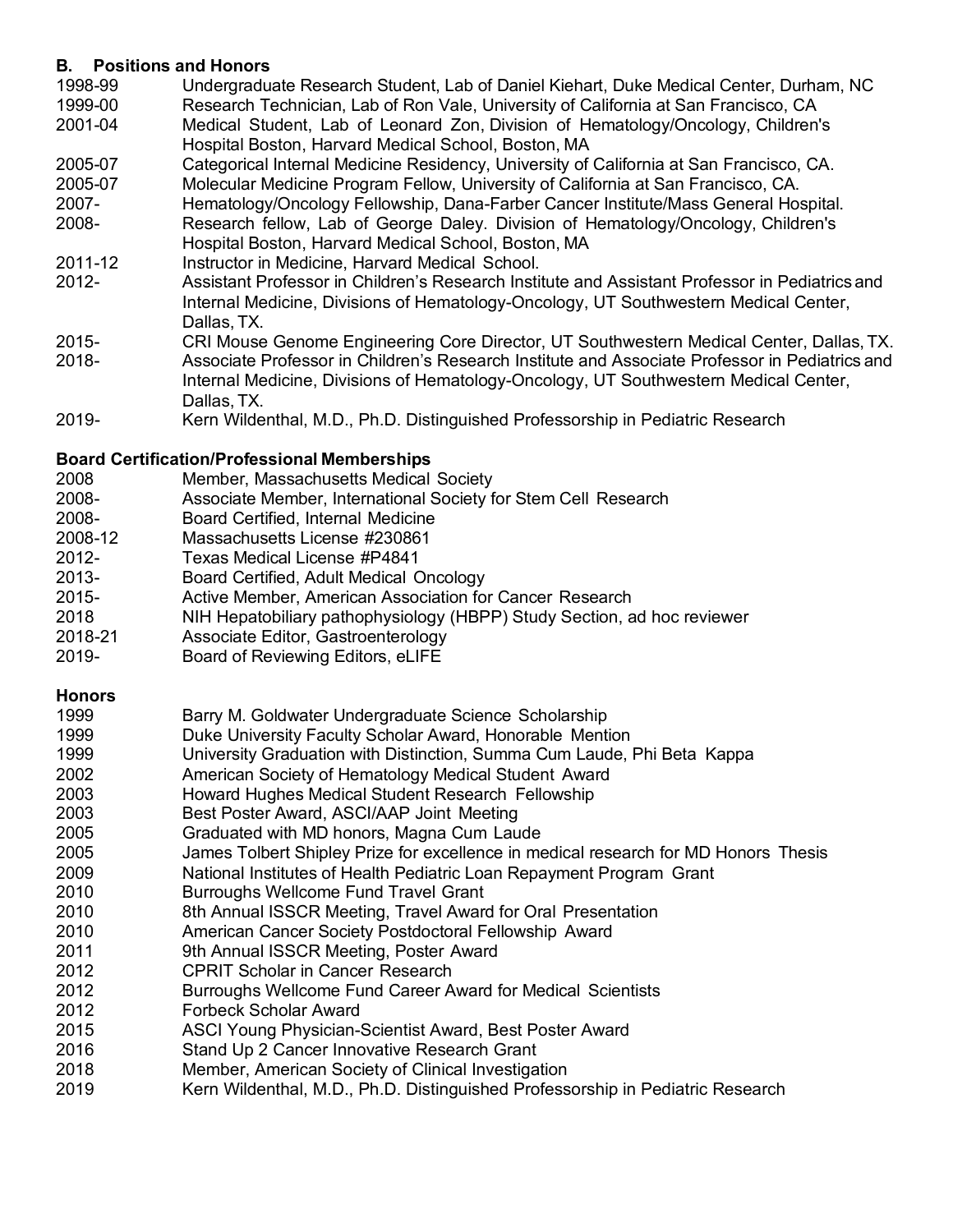# **C. Contributions to Science**

**The** *Lin28/let-7* **pathway in development, physiology, and disease.** My lab has explored the mechanistic interplay between cancer, stem cells, and microRNAs. One focus of the lab has been on understanding the physiologic impact of the Lin28-let-7 microRNA pathway.

- a. Zhu H, Shah S, Shyh-Chang N, Shinoda G, Einhorn WS, Viswanathan SR, Takeuchi A, Grasemann C, Rinn JL, Lopez MF, Hirschhorn JN, Palmert MR, Daley GQ. Lin28a transgenic mice manifest size and puberty phenotypes identified in human genetic association studies. *Nature Genetics*. 2010 Jul; 42(7):626- 30. PMID: 20512147.
- b. Zhu H\*, Shyh-Chang N\*, Segrè AV, Shinoda G, Shah SP, Einhorn WS, Takeuchi A, Engreitz JM, Hagan JP, Kharas MG, Urbach A, Thornton JE, Triboulet R, Gregory RI; DIAGRAM Consortium; MAGIC Investigators, Altshuler D, Daley GQ. \*Equal contributors. The Lin28/let-7 axis regulates glucose metabolism. *Cell*. 2011 Sep 30; 147(1):81-94. PMID: 21962509.
- c. Nguyen LH\*, Robinton DA\*, Seligson MT\*, Wu L, Li L, Rakheja D, Comerford SA, Ramezani S, Sun X, Parikh MS, Yang EH, Powers JT, Shinoda G, Shah SP, Hammer RE, Daley GQ<sup>†</sup> and Zhu H<sup>†</sup>. \*Equal contributors. <sup>†</sup>Co-corresponding authors. Lin28b is sufficient to drive liver cancer and necessary for its maintenance in murine models. *Cancer Cell*. 2014 Aug 11; 26(2):248-61. PMID: 25117712.
- d. Wu L\*, Nguyen LH\*, Zhou K, Soysa TY, Li L, Miller JB, Tian J, Locker J, Zhang S, Shinoda G, Seligson MT, Zeitels LR, Acharya A, Wang SC, Mendell JT, He X, Nishino J, Morrison SJ, Siegwart DJ, Daley GQ, Shyh-Chang N, and Zhu H. \*Equal contributors. Precise *Let-7* expression levels balance organ regeneration against tumor suppression. *eLife*. 2015 Oct 7;4:e09431. PMID: 26445246.

**Understanding mechanisms of mammalian organ regeneration and how they relate to cancer.** My lab has identified new mechanisms that regulate regeneration. Re-expression of the embryonic RNA-binding protein *Lin28a* in adult tissues accelerated regeneration, but this came at the cost of liver cancer development. Deletion of *Arid1a* promoted regeneration but suppressed tumor initiation in the liver, indicating that other mechanisms can promote regeneration while inhibiting cancer development. We also discovered that increasing hepatocyte polyploidy reduced tumorigenesis without compromising regeneration. Our findings indicate that regenerative capacity can be dissociated from cancer predisposition.

- a. Shyh-Chang N\*, Zhu H\*, de Soysa NT, Shinoda G, Seligson MT, Tsanov K, Nguyen L, Asara JM, Cantley LC and Daley GQ. \*Equal contributors. Lin28 enhances tissue repair by reprogramming cellular metabolism. *Cell*. 2013 Nov 7; 155(4):778-92. PMID: 24209617.
- b. Sun X, Chuang J, Kanchwala M, Wu L, Celen C, Li L, Liang H, Zhang S, Maples T, Nguyen L, Wang S, Signer R, Sorouri M, Nassour I, Liu X, Xu J, Wu, M, Zhao Y, Kuo Y, Wang Z, Xing C, and Zhu H. Suppression of the SWI/SNF component Arid1a promotes mammalian regeneration. *Cell Stem Cell*. 2016 Apr 7;18(4):456-66. PMID: 27044474.
- c. Sun X\*, Wang SC\*, Luo X, Jia Y, Gopal P, Zhu M, Li L, Nassour I, Chuang JC, Maples T, Celen C, Nguyen LH, Wu L, Fu S, Li W, Hui L, Tian F, Ji Y, Zhang S, Sorouri M, Hwang TH, Letzig L, James L, Yopp A, Singal A, Zhu H. \*Equal contributors. *Arid1a* has context-dependent oncogenic and tumor suppressor functions in liver cancer*. Cancer Cell*. 2017. Nov 13;32(5):574-589.e6. PMID: 29136504.
- d. Zhu M\*, Lu T\*, Jia Y\*, Luo X\*, Gopal P, Li L, Odewole M, Renteria V, Singal AG, Jang Y, Ge K, Wang SC, Sorouri M, Parekh JR, MacConmara MP, Yopp AC, Wang T<sup>†</sup>, Zhu H<sup>†</sup>. \*Equal contributors. <sup>†</sup>Cocorresponding authors. Somatic mutations increase hepatic clonal fitness and regeneration in chronic liver disease. *Cell.* 2019. Apr 2. pii: S0092-8674(19)30288-0. PMID: 30955891.

**Discovered a functional role for hepatocyte polyploidy.** Polyploid cells and organisms contain more than two homologous sets of chromosomes. Up to 90% of rodent and 40% of human hepatocytes are polyploid, making this an extraordinary property of the liver whose significance was not known. We were the first to discover a functional impact for polyploid liver cells. These cells prevent tumorigenesis in the context of acute mutagenic insults as well as during chronic injury. This suggests innovative ways to prevent liver cancer development, and the lab is current pursing an siRNA approach to increase polyploidy in cirrhotic patients with a high risk for cancer development.